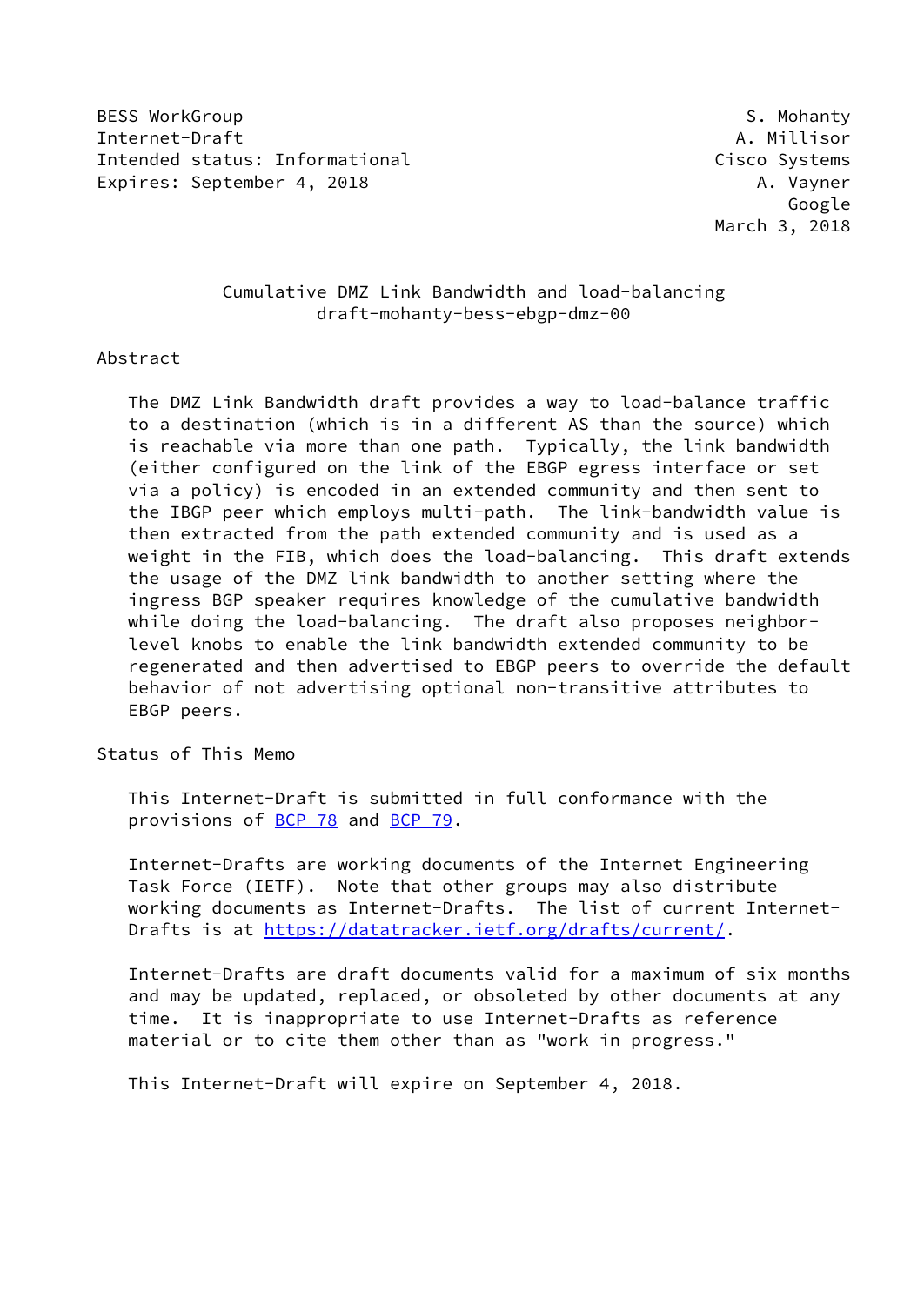<span id="page-1-1"></span>

| Internet-Draft | Cumulative DMZ Link Bandwidth |  |  | March 2018 |  |
|----------------|-------------------------------|--|--|------------|--|
|----------------|-------------------------------|--|--|------------|--|

#### Copyright Notice

 Copyright (c) 2018 IETF Trust and the persons identified as the document authors. All rights reserved.

This document is subject to **[BCP 78](https://datatracker.ietf.org/doc/pdf/bcp78)** and the IETF Trust's Legal Provisions Relating to IETF Documents [\(https://trustee.ietf.org/license-info](https://trustee.ietf.org/license-info)) in effect on the date of publication of this document. Please review these documents carefully, as they describe your rights and restrictions with respect to this document. Code Components extracted from this document must include Simplified BSD License text as described in Section 4.e of the Trust Legal Provisions and are provided without warranty as described in the Simplified BSD License.

# Table of Contents

|    | Introduction $\ldots \ldots \ldots \ldots \ldots \ldots \ldots \ldots \ldots$ |          |
|----|-------------------------------------------------------------------------------|----------|
|    |                                                                               |          |
| 3. |                                                                               |          |
| 4. | Large Scale Data Centers Use Case 5                                           |          |
| 5. | Non-Conforming BGP Topologies 7                                               |          |
| 6. |                                                                               | <u>8</u> |
|    | $\underline{7}$ . Operational Considerations 8                                |          |
|    |                                                                               |          |
|    |                                                                               |          |
|    |                                                                               |          |
|    | 10.1. Normative References 9                                                  |          |
|    | 10.2. Informative References 9                                                |          |
|    |                                                                               | <u>g</u> |
|    |                                                                               |          |

## <span id="page-1-0"></span>[1](#page-1-0). Introduction

 The Demilitarized Zone (DMZ) Link Bandwidth (LB) extended community along with the multi-path feature can be used to provide unequal cost load-balancing as per user control. In [\[I-D.ietf-idr-link-bandwidth](#page-8-5)] the EBGP egress link bandwidth is encoded in the link bandwidth extended community and sent along with the BGP update to the IBGP peer. It is assumed that either a labeled path exists to each of the EBGP links or alternatively the IGP cost to each link is the same. When the same prefix/net is advertised into the receiving AS via different egress-points or next-hops, the receiving IBGP peer that employs multi-path will use the value of the DMZ LB to load-balance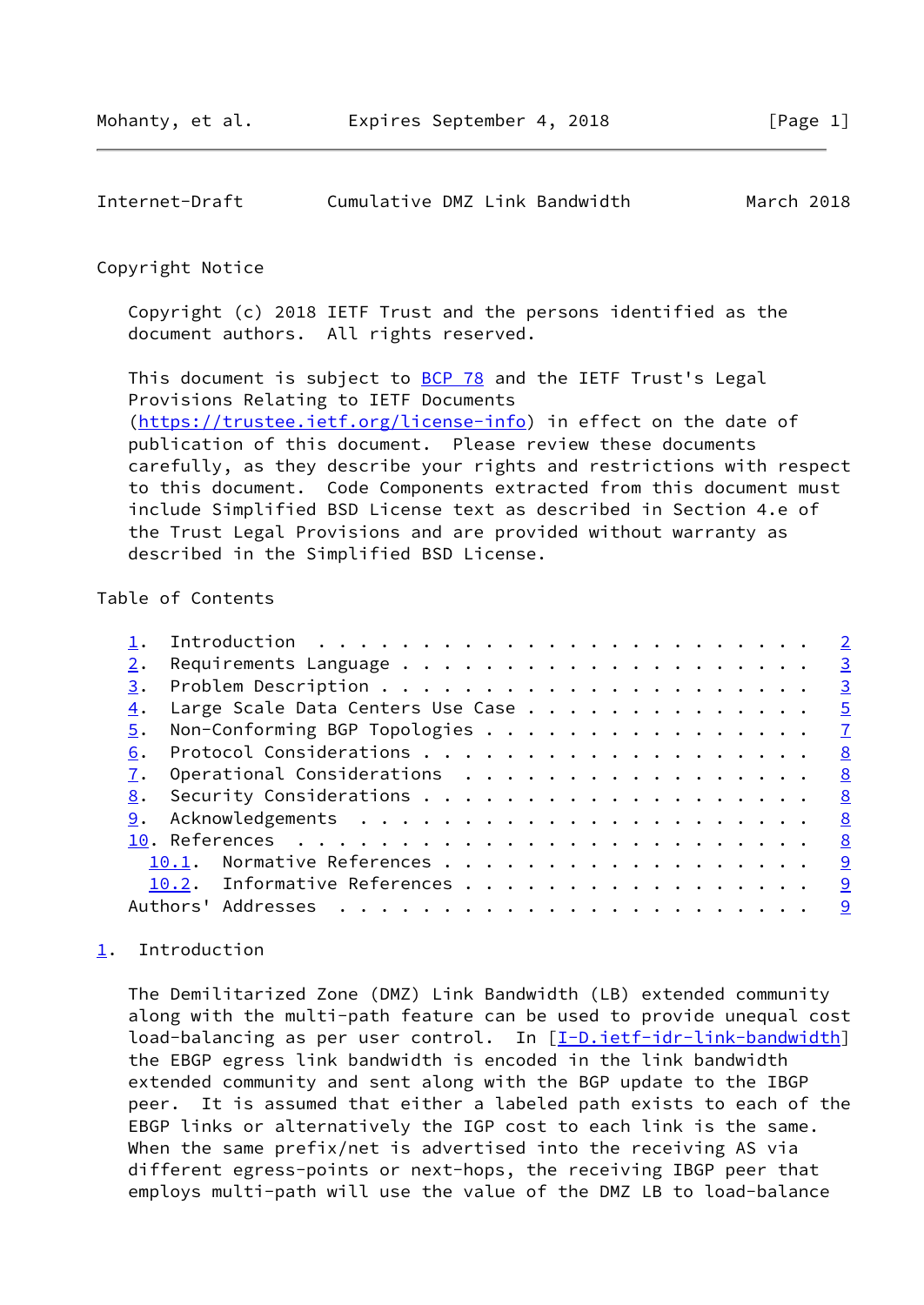traffic to the egress BGP speakers (ASBRs) in the proportion of the link-bandwidths.

 The link bandwidth extended community cannot be advertised over EBGP peers as it is defined to be optional non-transitive. This draft

| Mohanty, et al. | Expires September 4, 2018 | [Page 2] |
|-----------------|---------------------------|----------|
|-----------------|---------------------------|----------|

<span id="page-2-1"></span>

| Internet-Draft | Cumulative DMZ Link Bandwidth |  | March 2018 |  |
|----------------|-------------------------------|--|------------|--|
|                |                               |  |            |  |

 discusses a new use-case where we need to advertise the link bandwidth over EBGP peers. The new use-case mandates that the router calculates the aggregated link-bandwidth, regenerate the DMZ link bandwidth extended community, and advertise it to EBGP peers. The new use case also negates the [[I-D.ietf-idr-link-bandwidth](#page-8-5)] restriction that the DMZ link bandwidth extended community not be sent when the the advertising router sets the next-hop to itself.

In draft  $[I-D.iett-idr-link-bandwidth]$ , the DMZ link bandwidth advertised by EBGP egress BGP speaker to the IBGP BGP speaker represents the Link Bandwidth of the EBGP link. However, sometimes there is a need to aggregate the link bandwidth of all the paths that are advertising a given net and then send it to an upstream neighbor. This is represented pictorially in Figure 1. The aggregated link bandwidth is used by the upstream router to do load-balancing as it may also receive several such paths for the same net which in turn carry the accumulated bandwidth.

 $R1- -20 - - |$  $R3 - -100 - R2 - -10 - -$  | | R6- -40 - - | | R4 | |  $R5- -100- R7 - -30 - -$ 

EBGP Network with cumulative DMZ requirement

Figure 1

#### <span id="page-2-0"></span>[2](#page-2-0). Requirements Language

The key words "MUST", "MUST NOT", "REQUIRED", "SHALL", "SHALL NOT",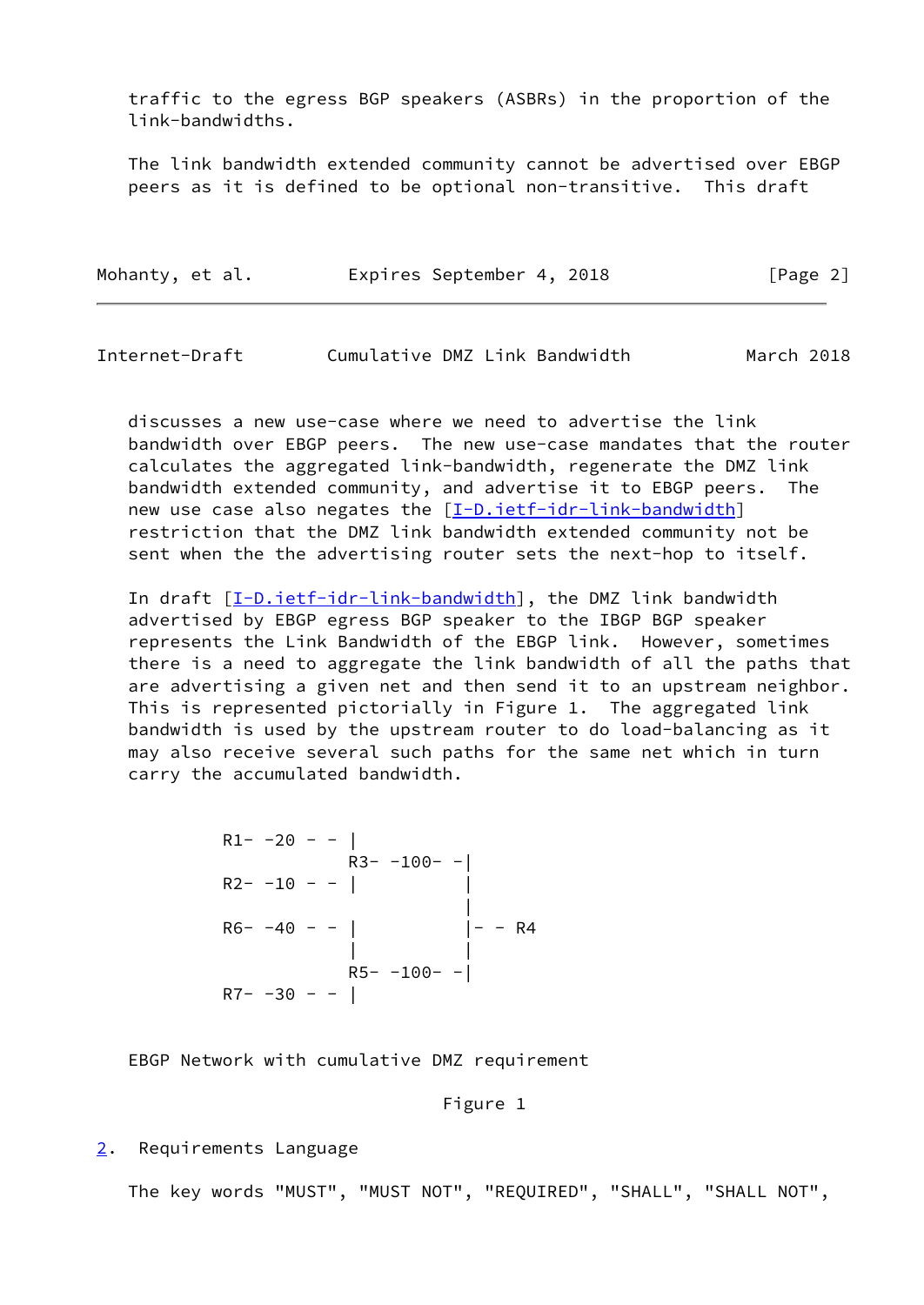"SHOULD", "SHOULD NOT", "RECOMMENDED", "MAY", and "OPTIONAL" in this document are to be interpreted as described in [\[RFC2119](https://datatracker.ietf.org/doc/pdf/rfc2119)].

<span id="page-3-0"></span>[3](#page-3-0). Problem Description

 Figure 1 above represents an all-EBGP network. Router R3 is peering with two other EBGP downstream routers, R1 and R2, over the eBGP link and another upstream EBGP router R4. There is another router, R5, which is peering with two downstream routers R6 and R7. R5 peers with R4. A net, p/m, is learnt by R1, R2, R6, and R7 from their downstream routers (not shown). From the perspective of R4, the topology looks like a directed tree. The link bandwidths of the EBGP

| Mohanty, et al. | Expires September 4, 2018 | [Page 3] |
|-----------------|---------------------------|----------|
|-----------------|---------------------------|----------|

 links are shown alongside the links (The exact units are not really important). It is assumed that R3, R4 and R5 have multi-path configured and paths having different value as-path attributes can still be considered as multi-path (knobs exist in many implementations for this). When the ingress router, R4, sends traffic to the destination p/m, the traffic needs to be spread amongst the links in the ratio of their link bandwidths. Today this is not possible as there is no way to signal the link bandwidth extended community over the EBGP session from R3 to R4.

 As per EBGP rules at the advertising router, the next-hop will be set to the advertising router itself. Accordingly, R3 computes the best path from the advertisements received from R1 and R2 and R5 computes the best-path from advertisements received from R6 and R7 respectively. R4 receives the update from R3 and R5 and in-turn computes the best-path and may advertises it upstream (not shown). The expected behavior is that when R4 sends traffic for p/m towards R3 and R5, and then on to to R1, R2, R6, and R7, the traffic should be load-balanced based on the calculated weights at the routers which employ multi-path. R4 should send 30% of the traffic to R3 and the remaining 70% to R5. R3 in turn should send 67% of the traffic that it received from R4 to R1 and 33% to R2. Similarly, R5 should send 57% of the traffic to R6 and the remaining 43% to R7.

 With the existing rules for the DMZ link bandwidth, this is not possible. First the LB extended community is not sent over EBGP. Secondly the DMZ does not have a notion of conveying the cumulative link bandwidth (of the directed tree rooted at a node) to an upstream router. To enable the use case described above, the cumulative link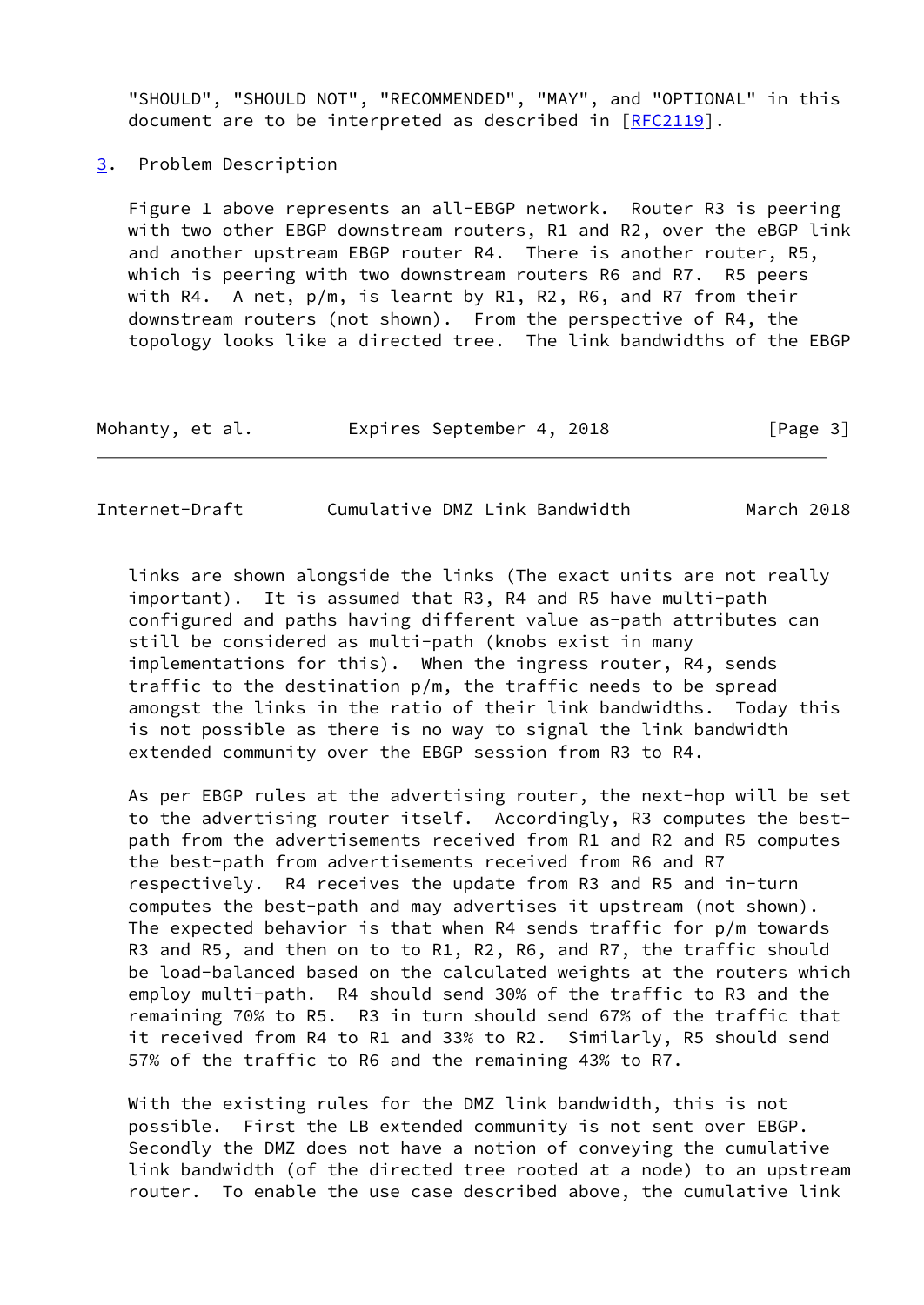bandwidth of R1 and R2 has to be advertised by R3 to R4, and, similarly, the cumulative bandwidth of R6 and R7 has to be advertised by R5 to R4. This will enable R4 to load-balance based on the proportion of the cumulative link bandwidth that it receives from its downstream routers R3 and R5.

 To address cases like the above example, rather than inventing something new from scratch, we will relax a few assumptions of the link bandwidth extended community. With neighbor-specific knobs outbound/inbound as may be the case, we can regenerate and advertise and/or accept the link bandwidth extended community over the EBGP link. In addition, we can define neighbor specific knobs that will aggregate the link bandwidth values from the LB extended communities (received via the neighbor inbound policy knobs) from the downstream routers and then regenerate and advertise (via neighbor outbound policy knob) this aggregate link bandwidth value stored in the LB extended community to the upstream EBGP router. Since the advertisement is being made to EBGP neighbors, the next-hop is going to be reset at the advertising router.

| Mohanty, et al. | Expires September 4, 2018 |  | [Page 4] |
|-----------------|---------------------------|--|----------|
|-----------------|---------------------------|--|----------|

<span id="page-4-1"></span>Internet-Draft Cumulative DMZ Link Bandwidth March 2018

<span id="page-4-0"></span>[4](#page-4-0). Large Scale Data Centers Use Case

The "Use of BGP for Routing in Large-Scale Data Centers" [\[RFC7938](https://datatracker.ietf.org/doc/pdf/rfc7938)] describes a way to design large scale data centers using EBGP across the different routing layers. [\[RFC7938\] section](https://datatracker.ietf.org/doc/pdf/rfc7938#section-6.3) 6.3 ("Weighted ECMP") describes a use case in which a service (most likely represented using an anycast virtual IP) has an unequal set of resources serving across the data center regions. Figure 2 shows a typical data center topology as described in section [3.1 of \[RFC7938\]](https://datatracker.ietf.org/doc/pdf/rfc7938#section-3.1) where an unequal number of servers are deployed advertising a certain BGP prefix. As can be seen in the figure, the left side of the data center hosts only 3 servers while the right side hosts 10 servers.

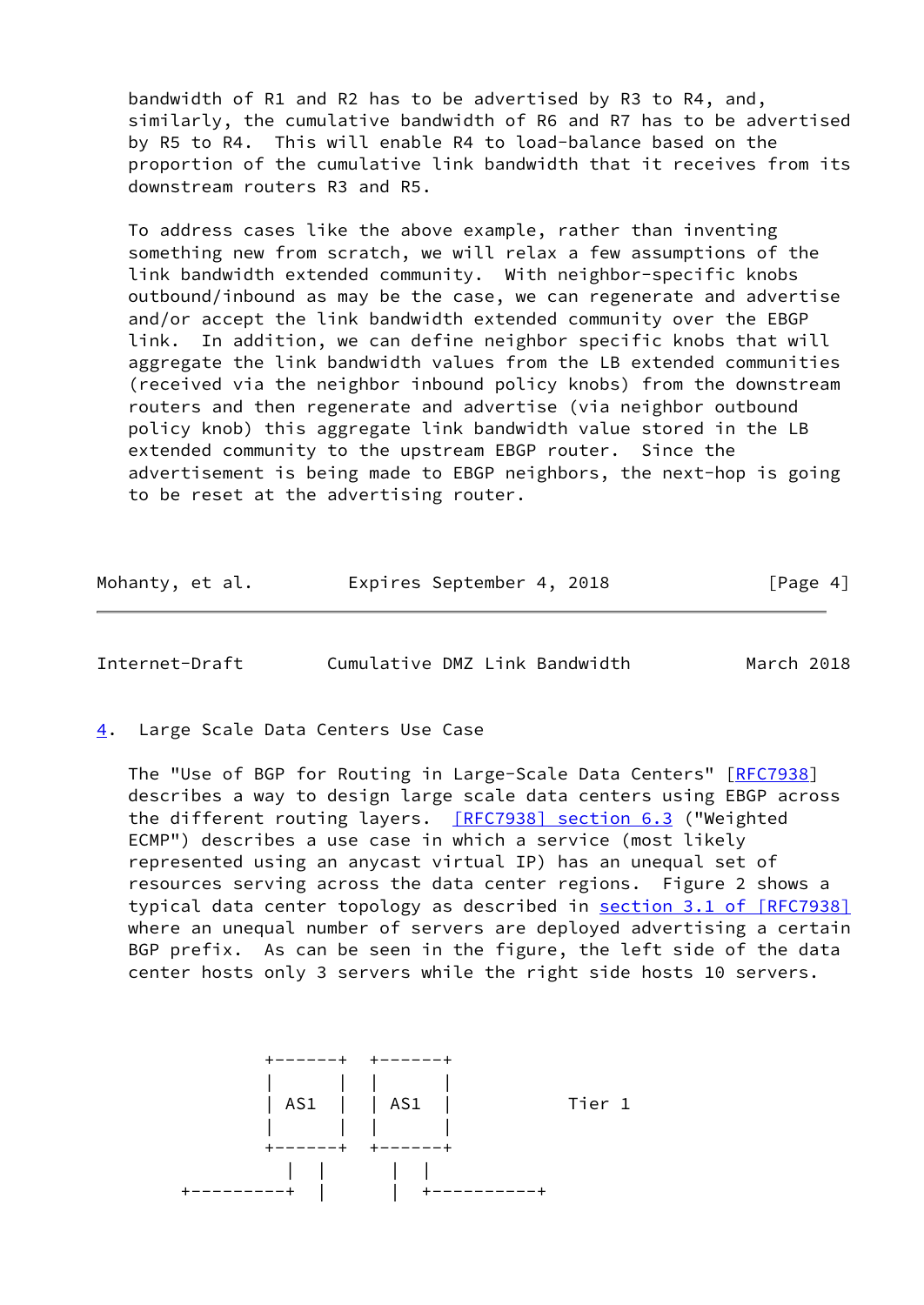

Typical Data Center Topology [\(RFC7938](https://datatracker.ietf.org/doc/pdf/rfc7938))

Figure 2

 In a regular ECMP environment, the tier 1 layer would see an ECMP path equally load-sharing across all 4 tier 2 paths. This would cause the servers on the left part of the data center to be potentially overloaded, while the servers on the right to be underutilized. Using link bandwidth advertisements the servers could add a link bandwidth extended community to the advertised service

| Mohanty, et al. | Expires September 4, 2018 | [Page 5] |
|-----------------|---------------------------|----------|
|                 |                           |          |

Internet-Draft Cumulative DMZ Link Bandwidth March 2018

 prefix. Another option is to add the extended community on the tier 3 network devices as the routes are received from the servers or generated locally on the network devices. If the link bandwidth value advertised for the service represents the server capacity for that service, each data center tier would aggregate the values up when sending the update to the higher tier. The result would be a set of weighted load-sharing metrics at each tier allowing the network to distribute the flow load among the different servers in the most optimal way. If a server is added or removed to the service prefix, it would add or remove its link bandwidth value and the network would adjust accordingly.

 Figure 3 shows a more popular Spine Leaf architecture similar to [\[RFC7938\] section](https://datatracker.ietf.org/doc/pdf/rfc7938#section-3.2) 3.2. Tor1, Tor2 and Tor3 are in the same tier, i.e. the leaf tier (The representation shown in Figure 3 here is the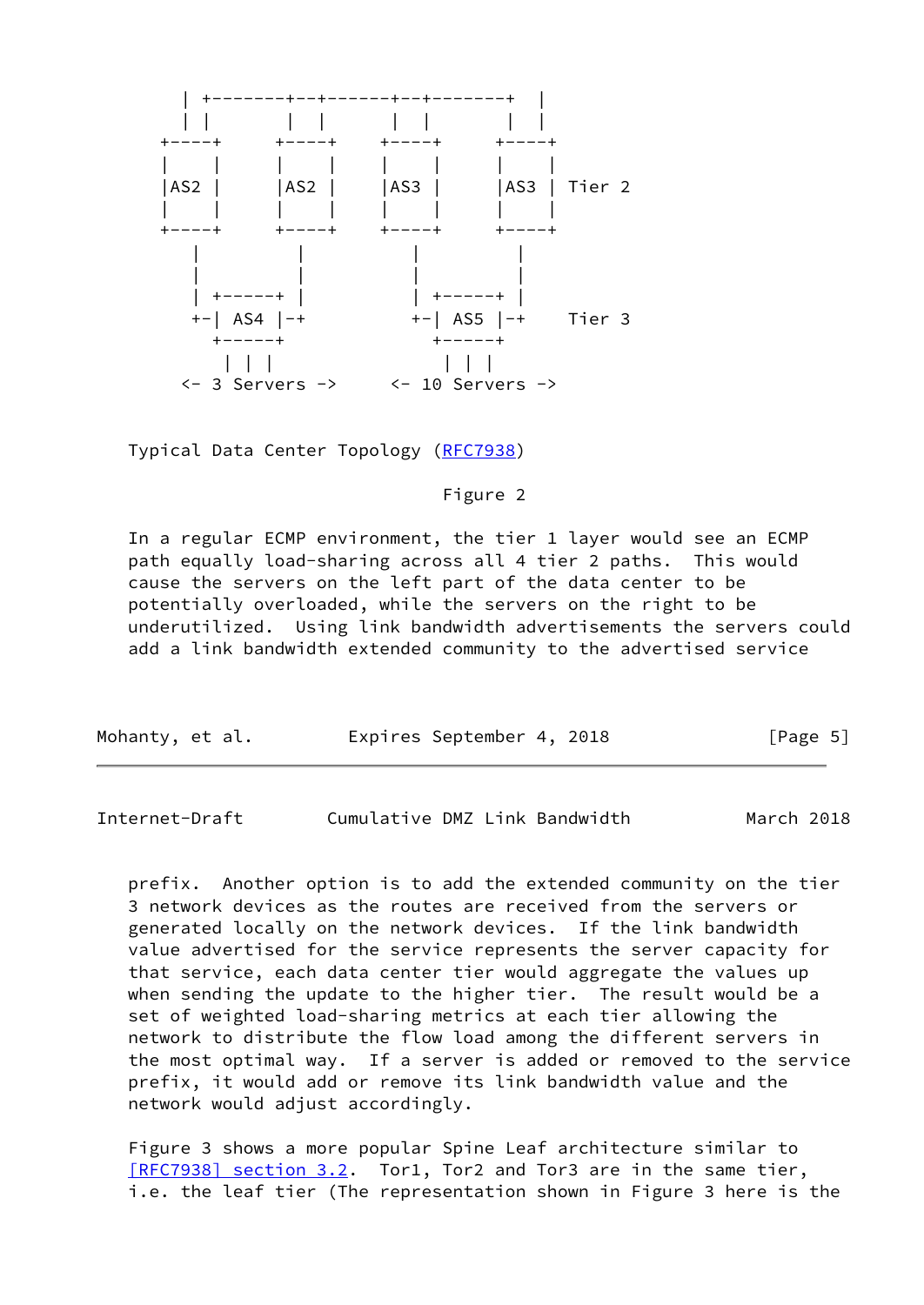unfolded Clos). Using the same example above, it is clear that the LB extended community value received by each of Spine1 and Spine2 from Tor1 and Tor2 is in the ratio 3 to 10 respectively. The Spines will then aggregate the bandwidth, regenerate and advertise the LB extended-community to Tor3. Tor3 will do equal cost sharing to both the spines which in turn will do the traffic-splitting in the ratio 3 to 10 when forwarding the traffic to the Tor1 and Tor2 respectively.

Mohanty, et al. Expires September 4, 2018 [Page 6]

<span id="page-6-0"></span>Internet-Draft Cumulative DMZ Link Bandwidth March 2018

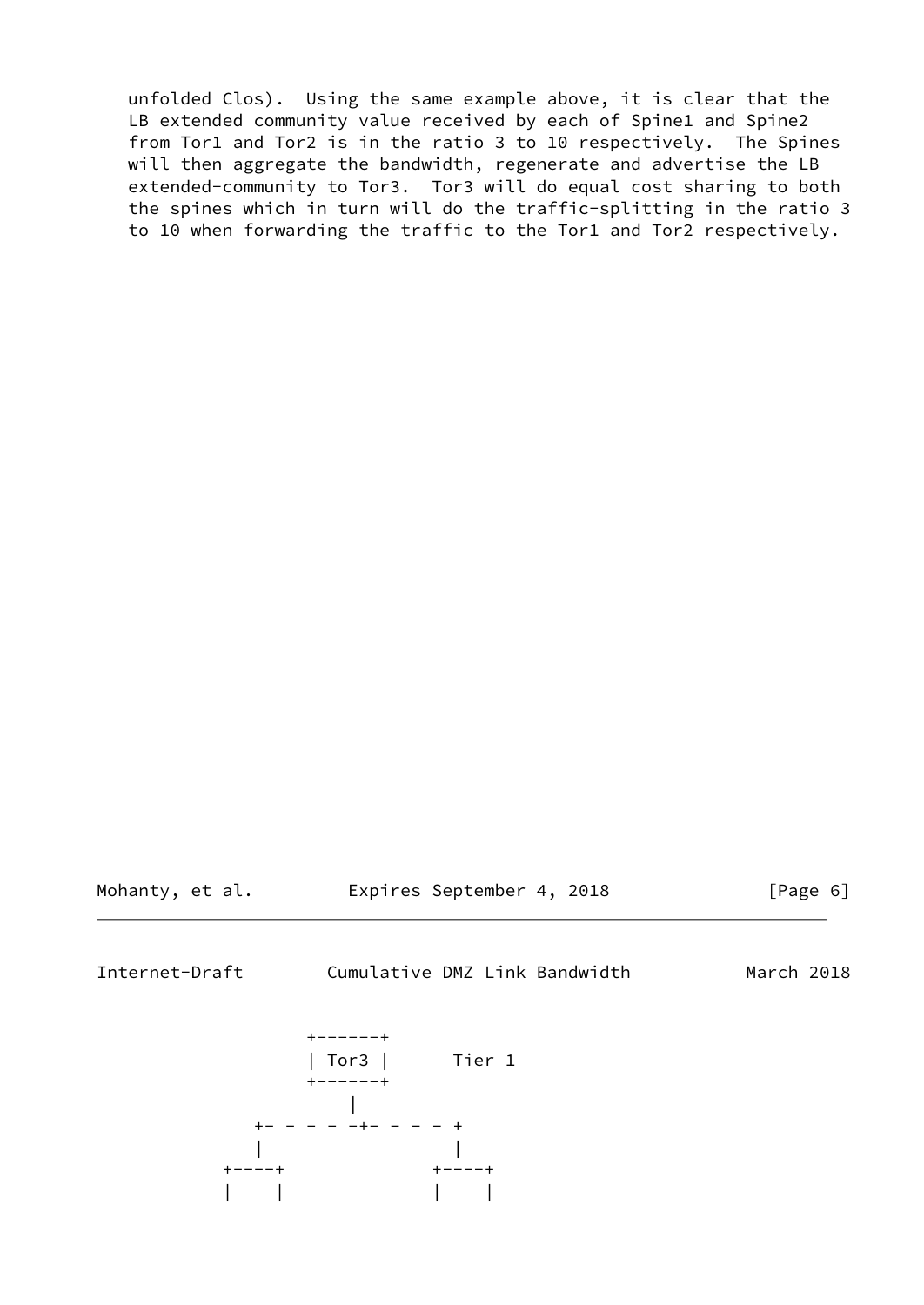

Two-tier Clos Data Center Topology

Figure 3

<span id="page-7-0"></span>[5](#page-7-0). Non-Conforming BGP Topologies

 This use-case will not readily apply to all topologies. Figure 4 shows a all EBGP topology: R1, R2, R3, R4, R5 and R6 are in AS1, AS2, AS3, AS4, AS5 and AS6 respectively. A net p/m, is being advertised from a server S1 with LB extended-community value 10 to R1 and R5. R1 advertises p/m to R2 and R3 and also regenerates the LB extended community with value 10. R4 receives the advertisements from R2, R3 and R5 and computes the aggregate bandwidth to be 30. R4 advertises p/m to R6 with LB extended-community value 30. The link bandwidths are as shown in the figure.

 In the example as can be seen, R4 will do the cumulative bandwidth of the LB that it receives from R2, R3 and R5 which is 30. When R4 receives the traffic from R6, it will load-balance it across R2, R3 and R5. As a result R1 will receive twice the volume of traffic that R5 does. This is not desirable because the bandwidth from R1 to S1 and the bandwidth from S1 to R5 is the same i.e. 10. The discrepancy arose because when R4 aggregated the link bandwidth values from the received advertisements, the contribution from R1 was actually factored in twice.

| Mohanty, et al. | Expires September 4, 2018 | [Page 7] |
|-----------------|---------------------------|----------|
|                 |                           |          |

<span id="page-7-1"></span>

| Internet-Draft | Cumulative DMZ Link Bandwidth |  | March 2018 |  |
|----------------|-------------------------------|--|------------|--|
|                |                               |  |            |  |

 $|- - R2 - 10 - -|$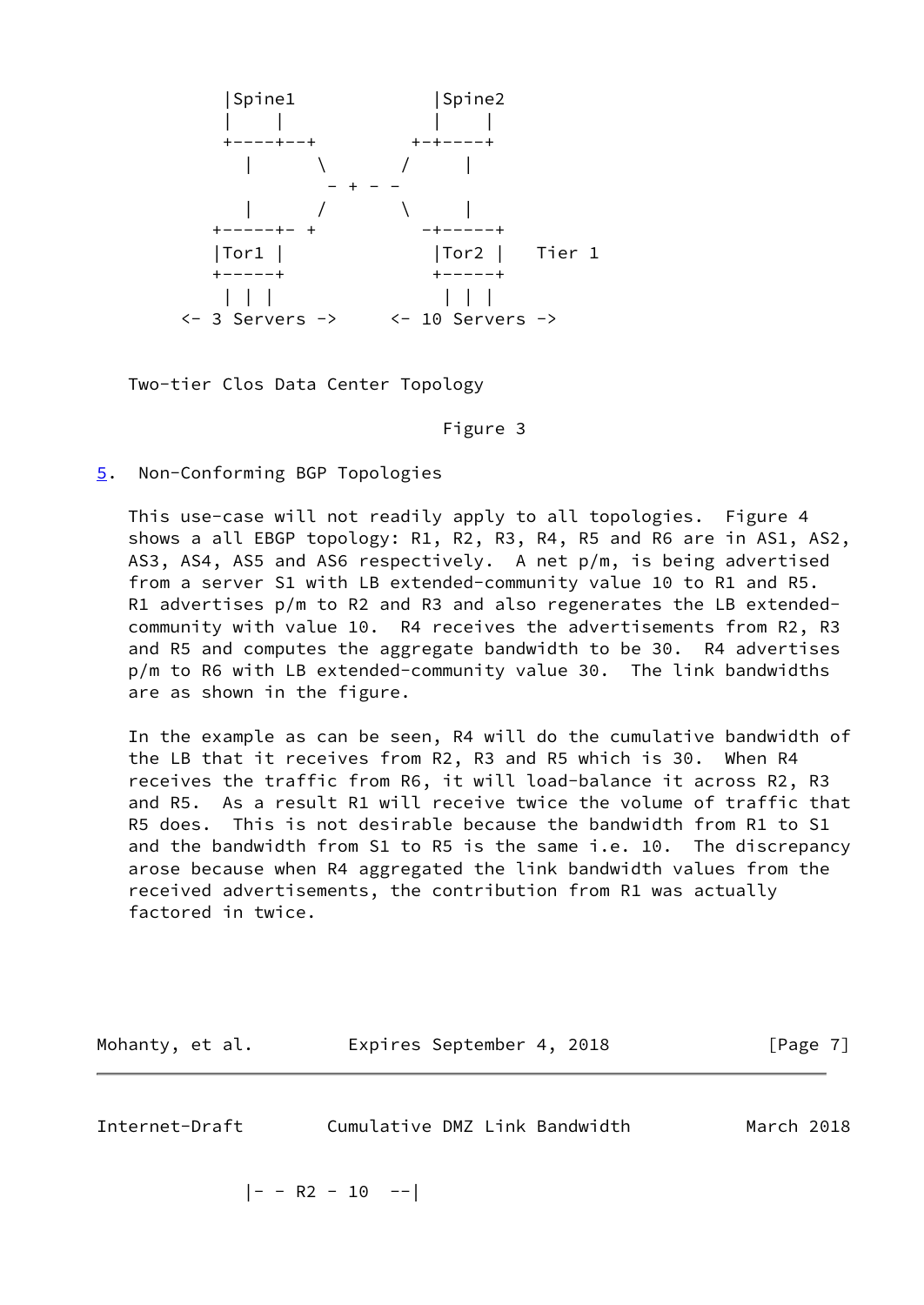

A non-conforming topology for the Cumulative DMZ

## Figure 4

<span id="page-8-0"></span>[6](#page-8-0). Protocol Considerations

<span id="page-8-5"></span> [I-D.ietf-idr-link-bandwidth] needs to be refreshed. No Protocol Changes are necessary if the knobs are implemented as recommended. The other way to achieve the same purpose would be to use some complicated policy frameworks. But that is only a conjecture.

<span id="page-8-1"></span>[7](#page-8-1). Operational Considerations

 A note may be made that these solutions also are applicable to many address families such as L3VPN [\[RFC2547](https://datatracker.ietf.org/doc/pdf/rfc2547)], IPv4 with labeled unicast [\[RFC8277](https://datatracker.ietf.org/doc/pdf/rfc8277)] and EVPN [\[RFC7432](https://datatracker.ietf.org/doc/pdf/rfc7432)].

<span id="page-8-2"></span>[8](#page-8-2). Security Considerations

This document raises no new security issues.

<span id="page-8-3"></span>[9](#page-8-3). Acknowledgements

 Viral Patel did substantial work on an implementation along with the first author. The authors would like to thank Acee Lindem and Jakob Heitz for their help in reviewing the draft and valuable suggestions. The authors would like to thank Shyam Sethuram, Sameer Gulrajani, Nitin Kumar, Keyur Patel and Juan Alcaide for discussions related to the draft.

<span id="page-8-4"></span>[10.](#page-8-4) References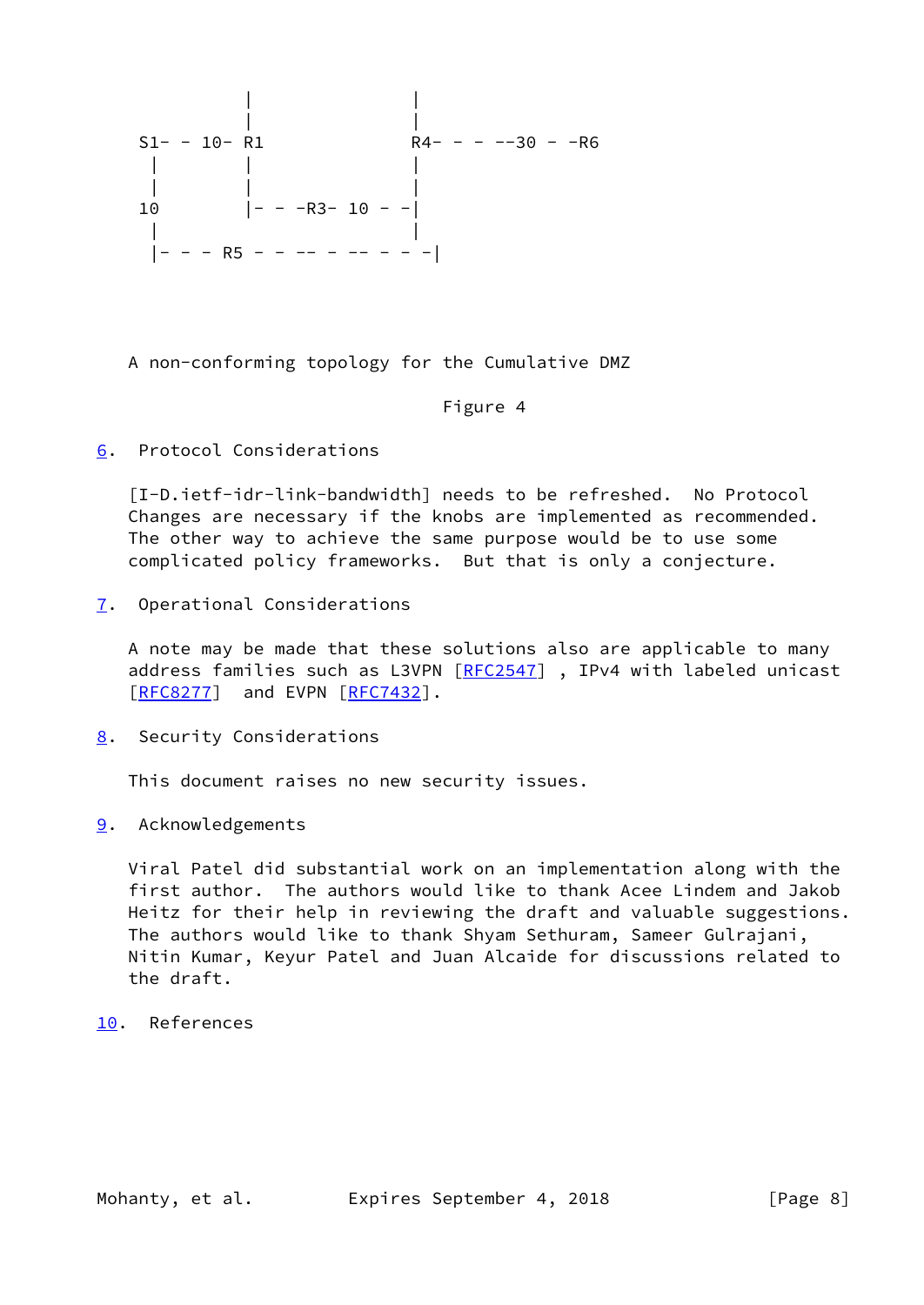<span id="page-9-1"></span>Internet-Draft Cumulative DMZ Link Bandwidth March 2018

- <span id="page-9-0"></span>[10.1](#page-9-0). Normative References
	- [I-D.ietf-idr-link-bandwidth] Mohapatra, P. and R. Fernando, "BGP Link Bandwidth Extended Community", [draft-ietf-idr-link-bandwidth-06](https://datatracker.ietf.org/doc/pdf/draft-ietf-idr-link-bandwidth-06) (work in progress), January 2013.
	- [RFC2119] Bradner, S., "Key words for use in RFCs to Indicate Requirement Levels", [BCP 14](https://datatracker.ietf.org/doc/pdf/bcp14), [RFC 2119](https://datatracker.ietf.org/doc/pdf/rfc2119), DOI 10.17487/RFC2119, March 1997, <[https://www.rfc-editor.org/info/rfc2119>](https://www.rfc-editor.org/info/rfc2119).
	- [RFC7938] Lapukhov, P., Premji, A., and J. Mitchell, Ed., "Use of BGP for Routing in Large-Scale Data Centers", [RFC 7938](https://datatracker.ietf.org/doc/pdf/rfc7938), DOI 10.17487/RFC7938, August 2016, <[https://www.rfc-editor.org/info/rfc7938>](https://www.rfc-editor.org/info/rfc7938).
- <span id="page-9-2"></span>[10.2](#page-9-2). Informative References
	- [RFC2547] Rosen, E. and Y. Rekhter, "BGP/MPLS VPNs", [RFC 2547](https://datatracker.ietf.org/doc/pdf/rfc2547), DOI 10.17487/RFC2547, March 1999, <[https://www.rfc-editor.org/info/rfc2547>](https://www.rfc-editor.org/info/rfc2547).
	- [RFC7432] Sajassi, A., Ed., Aggarwal, R., Bitar, N., Isaac, A., Uttaro, J., Drake, J., and W. Henderickx, "BGP MPLS-Based Ethernet VPN", [RFC 7432](https://datatracker.ietf.org/doc/pdf/rfc7432), DOI 10.17487/RFC7432, February 2015, [<https://www.rfc-editor.org/info/rfc7432](https://www.rfc-editor.org/info/rfc7432)>.
	- [RFC8277] Rosen, E., "Using BGP to Bind MPLS Labels to Address Prefixes", [RFC 8277](https://datatracker.ietf.org/doc/pdf/rfc8277), DOI 10.17487/RFC8277, October 2017, <[https://www.rfc-editor.org/info/rfc8277>](https://www.rfc-editor.org/info/rfc8277).

Authors' Addresses

 Satya Ranjan Mohanty Cisco Systems 170 W. Tasman Drive San Jose, CA 95134 USA

Email: satyamoh@cisco.com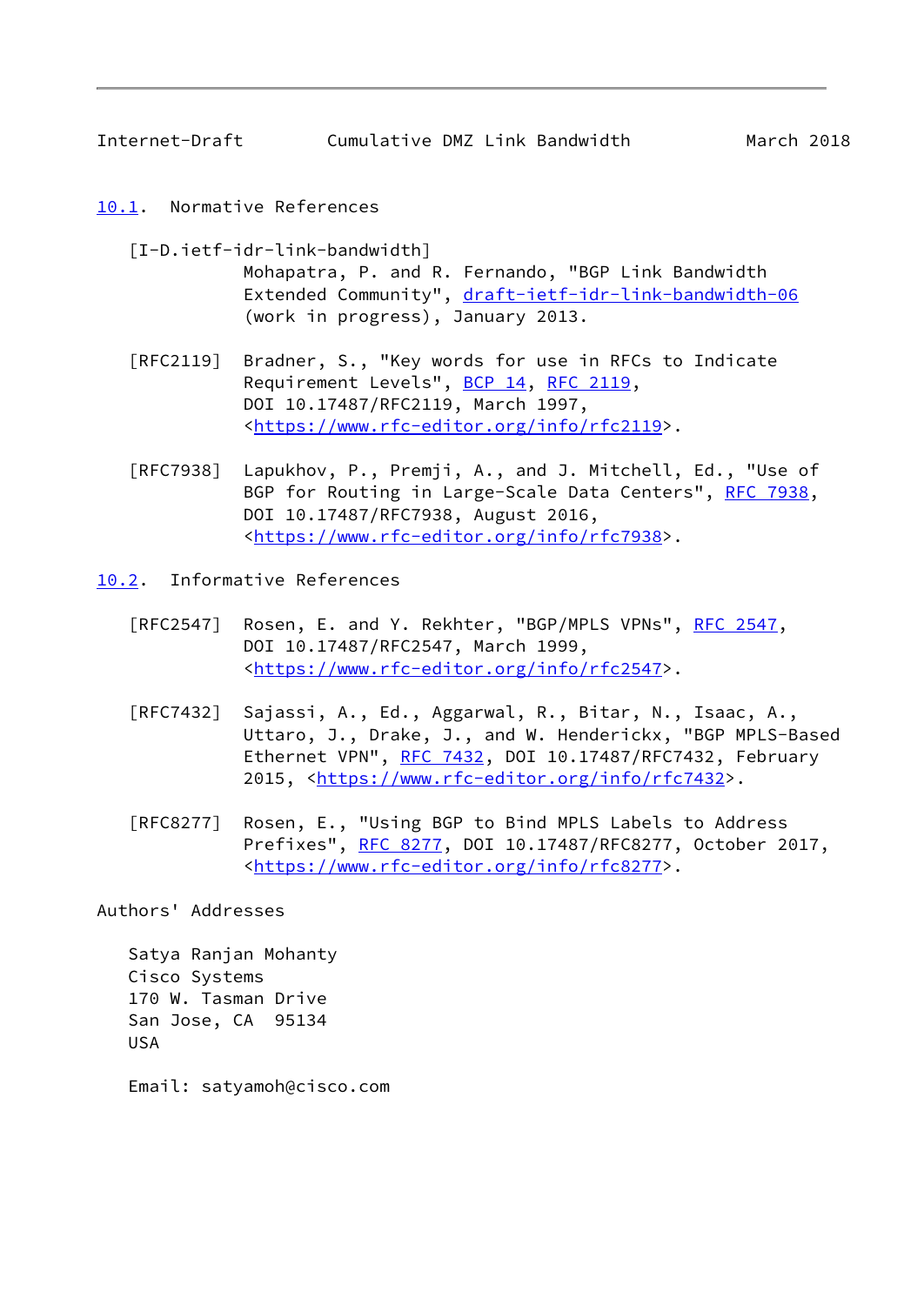Internet-Draft Cumulative DMZ Link Bandwidth March 2018

 Aaron Millisor Cisco Systems 170 W. Tasman Drive San Jose, CA 95134 USA

Email: amilliso@cisco.com

 Arie Vayner Google 1600 Amphitheatre Pkwy Mountain View, CA 94043 USA

Email: avayner@google.com